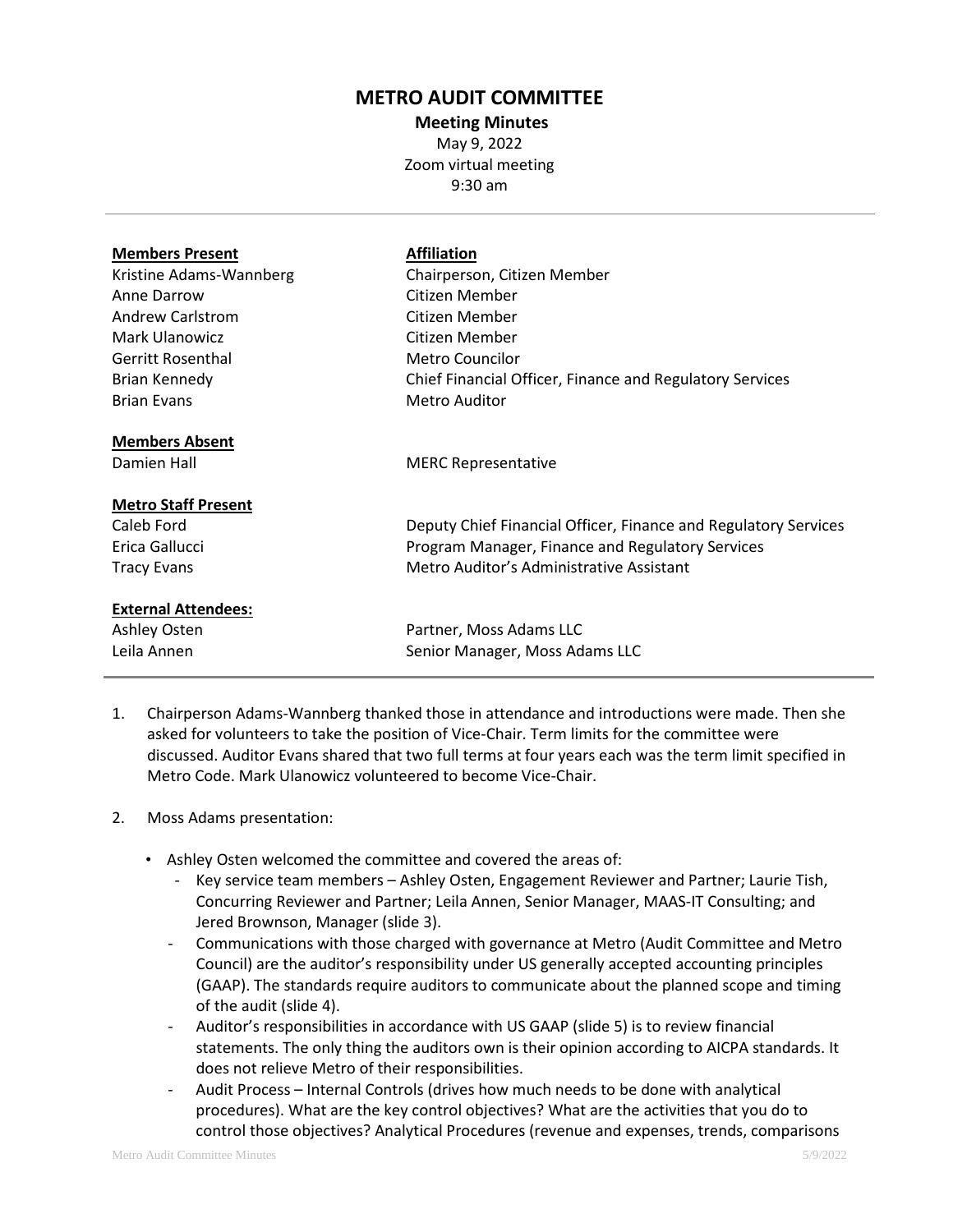and independent expectations). Substantive Procedures; confirmation of account balances, vouching to supporting documentation, representations from attorneys and management, and examining objective evidence (slide 6).

- What is Materiality It's the amount of a misstatement that could influence the economic decisions of users, taken on the basis of the financial statements. It's calculated using certain quantitative (e.g., total assets) and qualitative factors (e.g., covenants, expectations, or industry factors) for each fund (slide 7). This drives how much testing is needed.
- Significant audit areas (slide 8);
	- $\checkmark$  Cash and Investments Metro holds over \$800M of cash and investments
	- $\checkmark$  Revenues and Receivables occurrence and valuation
	- $\checkmark$  Capital Assets Inventory of items and proper depreciation (confirm into service dates and asset movement)
	- $\checkmark$  Bonds Payable Supportive Housing, Parks and Nature, Natural Areas, Zoo Infrastructure, and Affordable Housing (test a sample of expenditures to be sure they are in line with what is allowable in the bond document and confirm balances)
	- $\checkmark$  Compliance with Federal Laws and Regulations and Oregon Minimum Standards (single audit) – done because Metro receives over \$750,000 of federal funds
- Leila Annen covered the area of the information technology audit(slide 9):
	- Taking a look at systems; PeopleSoft Financial and HR, Ungerboeck, and Weigh Master (fully in scope this year). The systems are audited for design, security settings, and observations for improvement are given.
	- Team has almost finished with their IT audit work. Metro will be reviewing their user access which will be done by the end of August. Audit will continue on September 1 and will look at documentation.
	- Metro IT team has been great to work with.
- Ashley Osten continued by covering:
	- Consideration of Fraud The team is not required to detect fraud, but to design the audit to detect fraud if it does exist. They are looking for significant fraud in high risk areas and introduce an unpredictable procedure around risks. They also conduct personnel interviews and pull non-standard journal entries (slide 10).
	- Fraud They review journal entries for things that seem odd, like account adjustments on a weekend. They test journal entries and management estimates
	- Audit Timing May 9, entrance meeting with audit committee; May 23-27, remote interim testing; weeks of July 11 and 18, IT testing; October 3-21, final fieldwork procedures for financial statements and Single audit testing; November 4, discuss draft financial statements and auditor's reports with management; November, audit committee approval of statements and exit meeting; December, Metro Council approval of auditor's reports (slide 11).
	- New Standards; Audit reporting and amendments SAS 134-140 (slide 13) change in form and content.
	- New vs. Current standards Auditor reports layout changes (slide 14). New layout moves the opinion to the top. Also includes some management responsibilities related to going concern. Includes auditor responsibilities for going concern. The new standards affect everyone after December 15, 2021.
	- New Accounting and Audit standards adopted in 2022 (slide 15)
		- o GASB 87 Leases. Establishes standards of accounting and financial reporting for leases by lessees and lessors and establishing a single model for lease accounting based on the foundational principle that leases are financings of the right to use an underlying asset.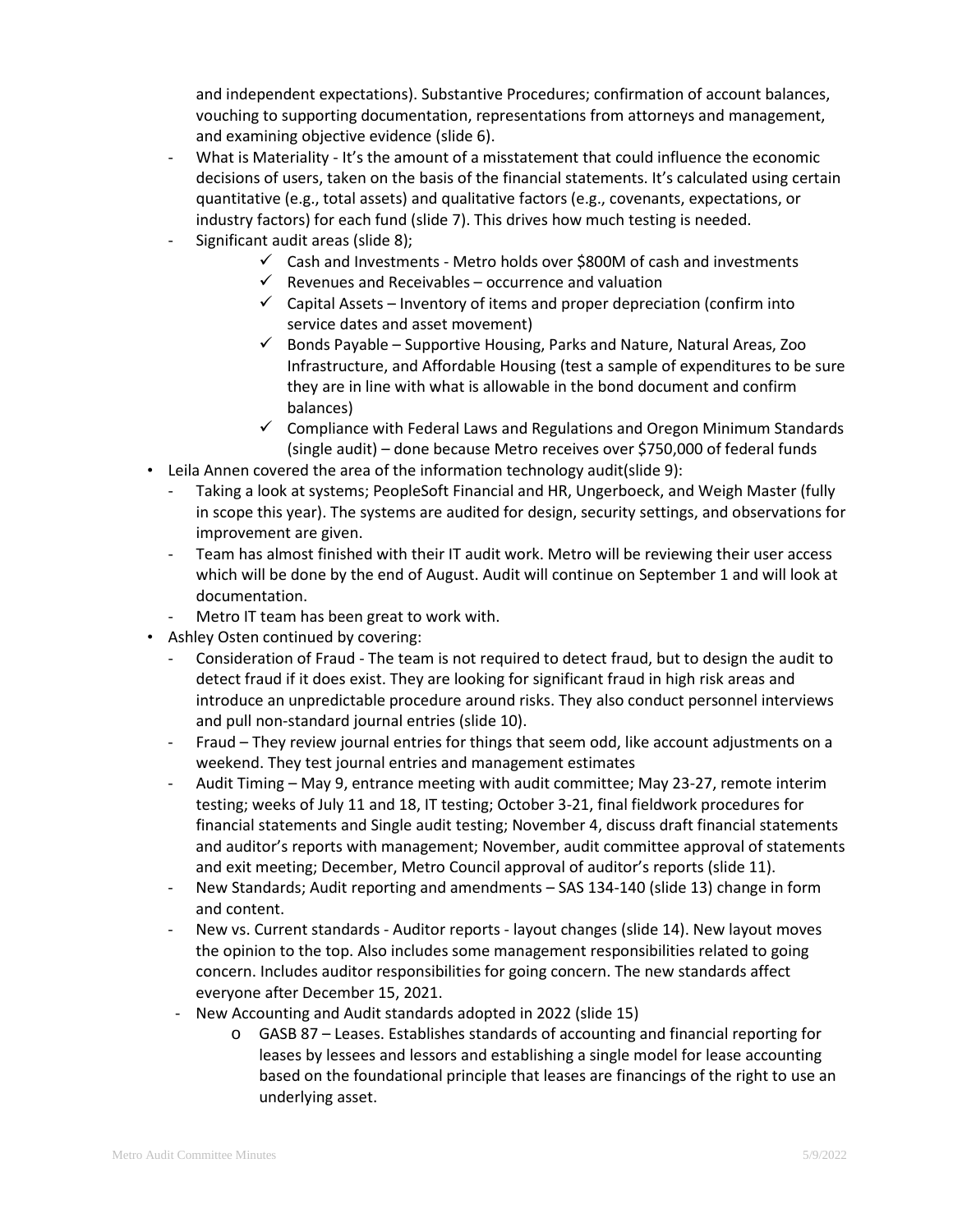- o GASB 89 Accounting for Interest Cost Incurred before the End of a Construction Period. Establishes accounting requirements for interest cost incurred before the end of a construction period.
- o GASB 92 Omnibus 2020. Addresses a variety of topics including the effective date of new lease guidance in interim financial reports, reporting intra-entity transfers for defined benefit pension plans or other postemployment benefit plans, reporting assets accumulated for postemployment benefits, certain requirements for postemployment arrangements, measurement of assets and liabilities associated with asset retirement obligations, public entity risk pool reporting, nonrecurring fair value measurements, and terminology used to refer to derivative instruments.
- o GASB 97 Certain Component Unity Criteria and Accounting and Financial Reporting for Internal Revenue Code Section 457 Deferred Compensation Plans. Amends the criteria for reporting governmental fiduciary component units to improve consistency and comparability in reporting on fiduciary component units and IRS Section 457 plans (slide 16).
- Standards to be adopted in 2023 (slide 17)
	- o GASB 94, Public-Private and Public-Public Partnerships and Availability Payment Arrangements. Improves financial reporting through establishing definitions of public-private and public-public partnership arrangements and availability payment arrangements and providing guidance on accounting and reporting for transactions that meet those definitions
	- o GASB 96, Subscription-Based Information Technology Arrangements. Provides guidance on the accounting and financial reporting for subscription-based information technology arrangement for government end users.
- Moss Adams offers an array of services: Articles and Alerts, Webcasts, and Reports and Guides can be found online (slide 18).
- **3.** Questions and discussions:
	- Anne Darrow asked if there were any IT security concerns or trends from other customers. Leila responded that ongoing user access reviews are a hot subject. Metro has user access reviews in place. Another risk she has seen is organizations dropping their cyber-security insurance since the premiums are increasing. Most are hardening their firewalls and seeking to be more preventative.
	- Andrew Carlstrom asked about GASB 96, before it goes into effect; how does Metro capture software as a service? Caleb Ford answered that Metro has a separate account code for software expenditures which makes it easier to find relevant costs that will need to be reported in the future.
	- Andrew also asked Ashley to clarify what is involved when Moss Adams pulls a sample of transactions. She answered it is based on fund balance. Materiality is set by fund for the most part. Sample size and materiality are more prescriptive for federal funds. Federal standards include the number of transactions as another criterion beyond fund balance. High risk programs as defined by the federal government require a larger sample.
	- Councilor Rosenthal verified the main focus to report to Metro Council should be the audit schedule. Ms. Osten said the highlight of this meeting is plan, scope, and timing.
	- Kristine Adams-Wannberg asked Auditor Evans if there have been any performance audits conducted that looked at cybersecurity or the risks? Auditor Evans responded most recently the office had conducted an audit of Information Technology/Information Security which had looked at some of the risks Leila had mentioned as well as security